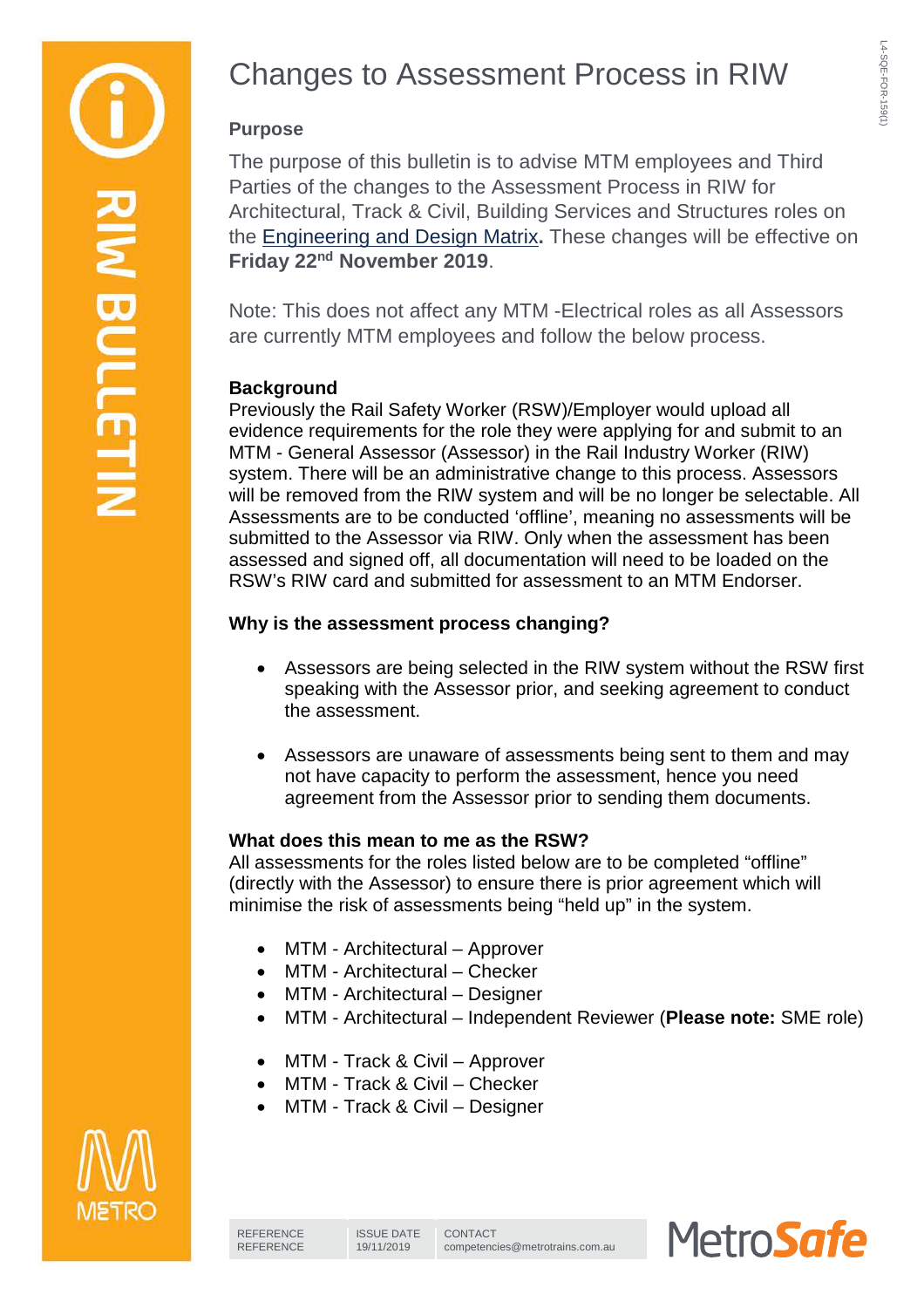

• MTM - Track & Civil – Independent Reviewer (**Please note:** SME role)

- MTM Building Services Checker
- MTM Building Services Designer
- MTM Building Services Independent Reviewer (**Please note:** SME role)
- MTM Structures Approver
- MTM Structures Checker
- MTM Structures Designer
- MTM Structures Independent Reviewer (**Please note:** SME role)

If you do not know the contact details of an approved MTM Assessor / Subject Matter Expert (SME), details can be obtained by emailing [competencies@metrotrains.com.au](mailto:competencies@metrotrains.com.au)

Once the assessment has been completed by the MTM approved SME and Assessor, the RSW/Employer is to upload all evidence requirements and completed assessment documents to your RIW profile and submit for assessment through the RIW website to MTM for endorsement. List of names will be available to select when you submit for assessment.

## **How do I know who the SME and Assessors are?**

A list of MTM approved SME and Assessors can be obtained by emailing [competencies@metrotrains.com.au.](mailto:competencies@metrotrains.com.au)

The RSW/Employer will need to contact an MTM approved SME and Assessor (in some cases the Assessor may be both and can sign off on both parts) for the particular discipline that are applying for. All evidence requirements as per the Engineering and Design Matrix (attached) must be sent to the Assessor to begin the assessment process. If deemed competent, a signed copy of the Statement of Competency (SOC), Record of Relevant Experience (RORE) and any evidence requirements will be provided back to the RSW to proceed to upload into RIW.

# **What does this mean for me as an Assessor?**

The RIW cardholder/employer must get in contact with you (the Assessor) and the assessment is to be completed offline and not through the RIW system. You will not be selectable in the RIW system as of **Friday 22nd November 2019**. Once the assessment has been assessed and the SOC, RORE and any evidence requirements has been signed off, all documentation is to be sent back to the RSW to upload onto their RIW card along with all of their supporting documentation as per the Engineering and Design Matrix.



RIM BULLETI

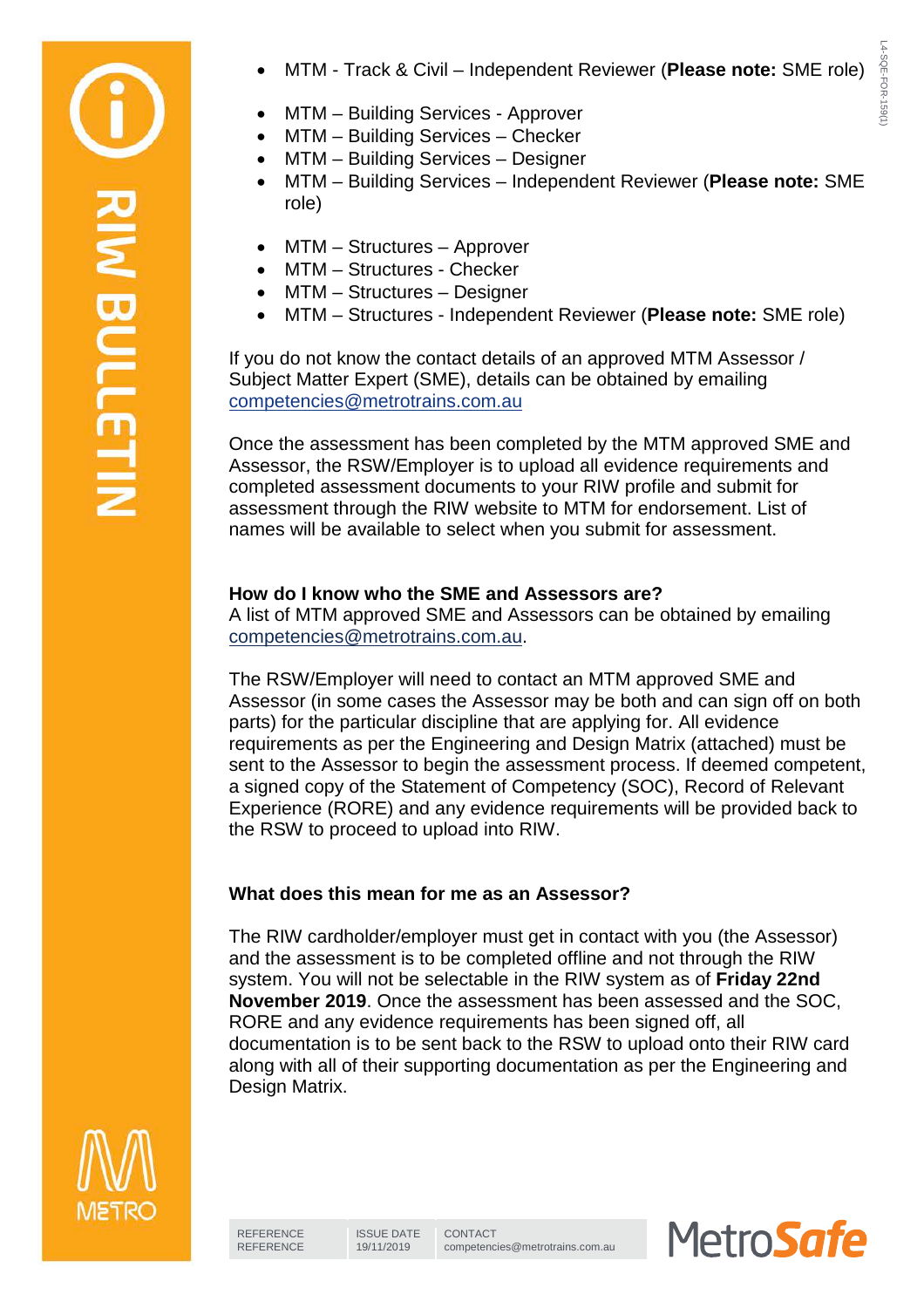RSW/Employer is to upload all evidence requirements into RIW and submit for assessment to MTM for endorsement. Only MTM's endorsers will be listed and selectable in RIW.

### **New Process:**

- 1. Employer/RSW sends all documentation to the Assessor offline.
- 2. Assessor assesses the RSW's documentation offline and signs off on SOC, RORE and all evidence requirements.
- 3. Assessor sends the signed SOC, RORE and all evidence requirements back to the Employer/RSW.
- 4. Employer/RSW assigns the job role on the RSW's RIW profile that has been approved for the RSW.
- 5. Employer/RSW uploads all evidence requirements to RIW and submits for assessment to an MTM endorser through the system.
- 6. MTM validates the evidence.
- 7. MTM will approve/reject based on the evidence submitted.

Approved – Role will be valid on RSW profile. Rejected – MTM will provide supporting notes and possibly require more information.

## **How will MTM endorser know I'm an approved General Assessor?**

For MTM to know if you are a General Assessor, you must hold the MTM - General Assessor role on your RIW profile and must be valid.

## **Related Documents**

Click on the below link to access any Engineering & Design related documents

• [Metro Document Portal](https://documentportal.metrotrains.com.au/safetydocs/Pages/default.aspx)

### **Authorised by**

**Sylvia Coombe** Manager Quality